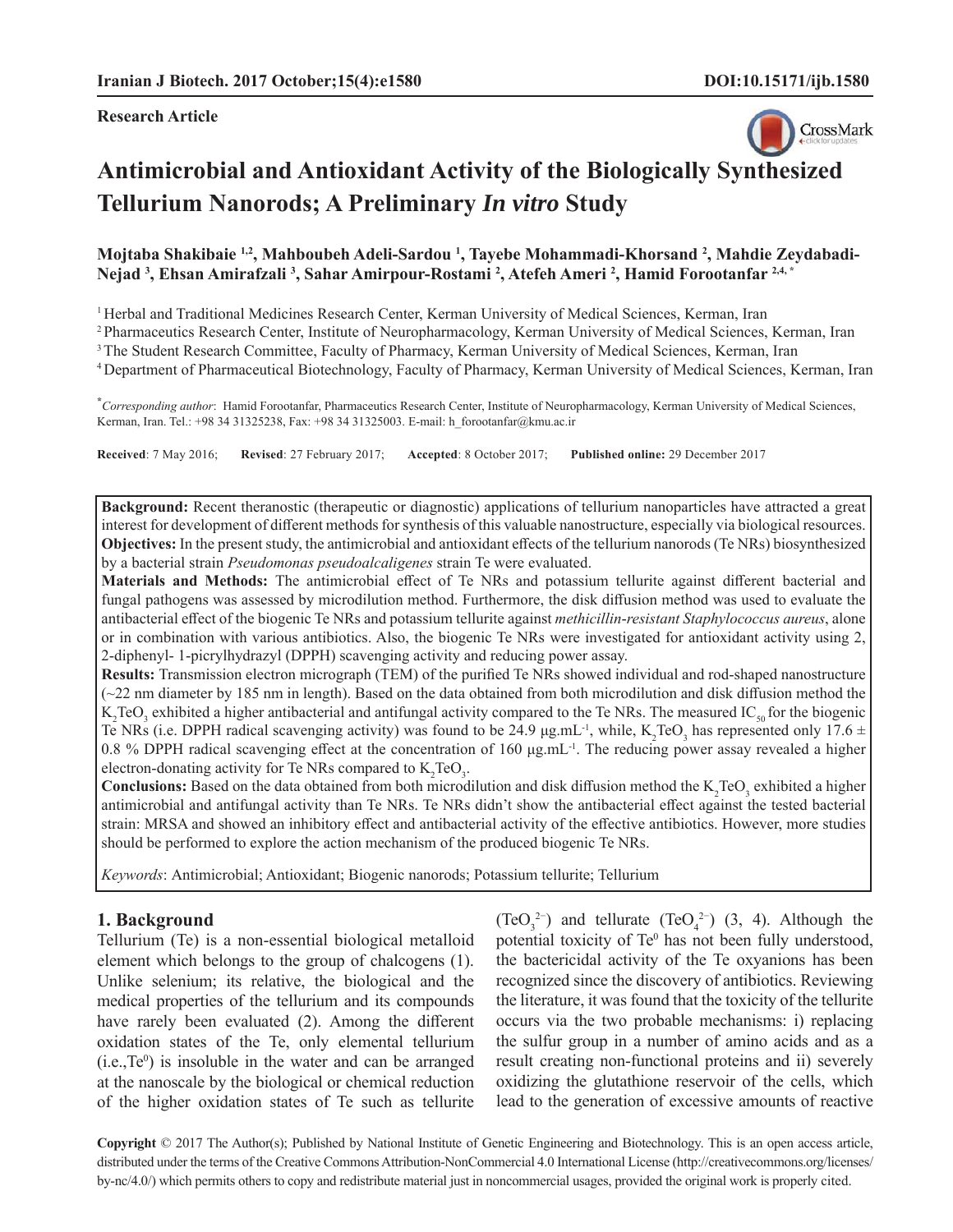oxygen species (ROS) disrupting cell macromolecules involved in metabolic pathways (5, 6). Recently, tellurium has been applied in the development of novel materials such as fluorescent CdTe quantum dots (7, 8) and different telluride nanostructures (9), tellurium containing nanoparticles (NPs) (10), and tellurium nanotubes (11), which may find potential applications in the electronics and medicine as a new field of nanotechnology approaches.

Beside, the physicochemical approaches, such as, microwave-assisted synthesis, hydrothermal, and electrodeposition methods (12) developed for the production of the nanostructures, the biosynthesis of NPs has been introduced as a safe, clean, non-toxic, and environmental-friendly methods (13, 14). Some microorganisms such as *Rhodobacter capsulatus*  (15), *Acinetobacter haemolyticus* (5), and *Bacillus selenitireducens* (16) have excellent capability in converting metalloid ions like tellurium into nanoparticles. In fact, these tellurite-resistant microbial strains introduce these metalloid oxyanions into their respiratory chain as electron acceptors where tellurium oxyanions are reduced to the metalloid  $Te^{0}$  (17). Reduction of the tellurite using nitrate reductases and other reductases present either in the periplasmic space or bound into outer membrane has been also introduced as another mechanism for the production of the elemental and insoluble form of Te which is then precipitated in the cell compartments (6, 17).

Although the antioxidant activity of some tellurium compounds like telluric hyaluronic acid has been previously confirmed (18), the literature review revealed no report on the antioxidant activity of the biogenic tellurium nanorods (Te NRs). Furthermore, the antimicrobial effect of Te NPs biosynthesized by some haloarchaeon bacteria such as *Halococcus salifodinae* was reported (19), but the combined effect of Te NPs and different antibiotics on the bacterial pathogens has not been determined yet.

## **2. Objectives**

In the present study, the biogenic Te NRs produced by the *Pseudomonas pseudoalcaligenes* strain Te was purified and their antimicrobial activities, alone or in combination with different antibiotics, as well as their antioxidant effect were evaluated compared with those of potassium tellurite.

# **3. Materials and Methods**

## *3.1. Chemicals and Microorganisms*

Nutrient broth (NB), Muller–Hinton broth (MHB), Sabouraud dextrose broth (SDB), sodium dodecyl sulfate (SDS), *n*-octyl alcohol, 2,2-diphenyl-1-picrylhydrazyl (DPPH), butylated hydroxyl toluene (BHT), 2,3,5-triphenyl-2H-tetrazolium chloride (TTC), sodium dihydrogen phosphate  $(NaH_2PO_4)$ , dibasic sodium phosphate  $(Na_2HPO_4)$ , potassium ferricyanide, trichloroacetic acid (TCA), ferric chloride (FeCl<sub>3</sub>), potassium tellurite ( $K_2TeO_3$ ), and Tris-HCl were purchased from Merck Chemicals (Darmstadt, Germany). Standard antibiotic disks were purchased from Mast Company, UK. All the other chemicals and solvents were of the analytical grade.

The Te NPs-producing bacterial strain used in the present study was previously isolated from a spring (Kerman, Iran,  $30^{\circ}15$  N,  $56^{\circ}58$  E) and identified as *Pseudomonas pseudoalcaligenes* strain Te (20). The organism was constantly conserved on the nutrient agar plate containing  $K_2TeO_3(2 \text{ mM})$  using continuous weekly sub-culturing. The following representative Gram-negative bacteria strains including *E. coli* (PTTC 1399), *P. aeruginosa* (PTTC 1574), and *Salmonella typhi* (PTCC 1609) were purchased from the *Persian type culture collection (*Iranian organizations for science and technology, IROST, Karaj, Iran). Furthermore, the clinical isolates of *methicillin-resistant Staphylococcus aureus (MRSA*), *Candida albicans, and C. dubliniensis* were used as the test organisms.

## *3.2. Biosynthesis and Characterization of Te NRs*

Te NRs were biosynthesized using a newly described method (20). Briefly, sterile NB medium containing  $K_2TeO_3$  (final concentration of 1 mM) was prepared. The medium (100 mL) was then inoculated with 1 mL of the fresh inoculums  $OD_{600}$ , 0.1) of the *P*. *pseudoalcaligenes* strain Te and incubated aerobically in a shaker incubator (30 °C, 150 rpm). After 80 h, the bacterial cells were removed from the culture medium by centrifugation (4,000 ×*g,* 10 min) and the obtained pellet was washed using sterile NaCl solution (0.9%) by centrifugation. The cells were consequently transferred to a mortar and were disrupted after grinding the frozen cells in the presence of liquid nitrogen. The resulting slurry was then ultrasonicated (100 W, 5 min) and was washed three times using sequential centrifugation  $(10,000 \times g, 5 \text{ min})$  with 1.5 M Tris-HCl buffer (pH 8.3) containing 1% SDS and deionized water, respectively. Subsequently, Te NRs were extracted and were purified using an organic-aqueous two-phase partitioning system (n-octyl alcohol-water) as described earlier (20). For transmission electron microscopy (TEM), the Te NRs were dispersed ultrasonically and a drop of the suspension was placed on carbon-coated copper TEM grids and dried under an IR lamp. Micrographs were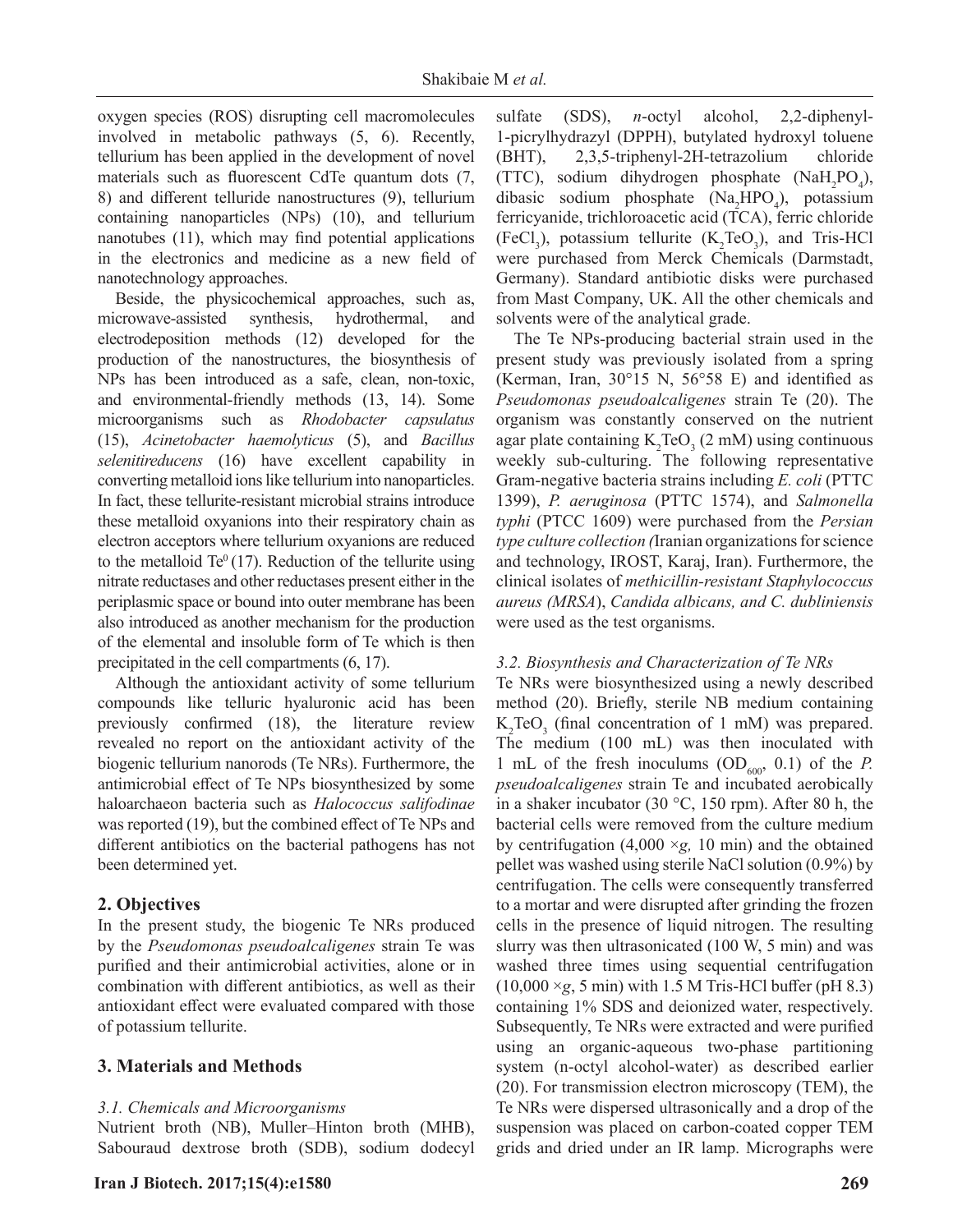then obtained using a TEM (Zeiss 902A) apparatus coupled with an energy dispersive X-ray (EDX) microanalyzer operated at the accelerating voltage of 80 kV. The related size distribution pattern of the Te NPs was plotted by the manual counting of the 300 individual particles from different TEM images.

# *3.3. Evaluating the Antimicrobial Eff ects*

# *3.3.1. Microdilution Method*

The conventional microplate method was used to determine the minimal inhibitory concentration (MIC) of Te NRs and  $K_2TeO_3$  with some modification (21). Briefly, sterile MHB was supplemented with different concentrations of Te NRs (0.25-4 mg.mL $^{-1}$ ) and  $K_2$ TeO<sub>3</sub>  $(0.125-8 \mu g.mL^{-1})$ . The 96-well round-bottom sterile microplates were then separately filled with  $180 \mu L$  of the above mixtures and 20 μL of the freshly prepared bacterial pathogens including *E. coli*, *P. aeruginosa*, *S. typhi*, and MRSA to obtain the final inoculums of 105 CFU.mL-1 were added into each well and incubated overnight at 37 °C. Thereafter, 20 μL of the sterile TTC solution  $(0.5 \text{ mg.mL}^{-1})$  was added to each well and incubated for an additional 2 h. MIC was expressed as the lowest concentration of the samples at which no

visible red color (due to the reduction of tetrazolium indicator into the related formazan) was observed. The antibiotic ciprofloxacin (Sigma–Aldrich, St. Louis, MO, USA) was included in each assay as the positive control, while sterile MHB was applied as a negative control. For the clinical isolates of the *C. albicans and C. dubliniensis*, the aforementioned concentrations of the Te NRs and  $K_2TeO_3$  were prepared in SDB medium and after exposure time (30  $\degree$ C, 24 h), the growth was detected by culturing from each well onto the plates containing *Sabouraud dextrose agar.* The antibiotic fluconazole (Sigma–Aldrich, St. Louis, MO, USA) was included in each assay as the positive control, while the sterile SDB was used as a negative control. All the experiments were repeated three times on different days and their means were reported.

## *3.3.2. Disk Diff usion Assay*

Disk diffusion susceptibility test was carried out on MHA plates in order to examine the antibacterial activity of the Te NRs,  $K_2TeO_3$ , and candidate antibiotics against the clinical isolate of *MRSA*. A single colony of *MRSA* was grown overnight in MHB medium in a shaker incubator (37 °C, 150 rpm) and the obtained culture

| Mean of inhibition Zone (mm) |                |                          |                               |
|------------------------------|----------------|--------------------------|-------------------------------|
| <b>Antibiotics</b>           | Antibiotic     | Antibiotic plus K, TeO,  | <b>Antibiotic plus Te NRs</b> |
| $(\mu g/disk)$               | alone          | $(0.25 \text{ mg/disk})$ | $(2 \text{ mg/disk})$         |
| CLX(5)                       | $\theta$       | $13.3 \pm 3.5$           | $\Omega$                      |
| TOB(10)                      | $8.3 \pm 0.6$  | $9.6 \pm 1.1$            | $\theta$                      |
| NA(30)                       | $\theta$       | $17\pm1$                 | $\Omega$                      |
| CRF(30)                      | $\overline{0}$ | $16.6 \pm 1.1$           | $\overline{0}$                |
| BA (0.04)                    | $\overline{0}$ | $\theta$                 | $\Omega$                      |
| CPR(5)                       | $\Omega$       | $10.6 \pm 2$             | $\Omega$                      |
| E(15)                        | $\Omega$       | $15.6 \pm 1.5$           | $\theta$                      |
| ME(5)                        | $\Omega$       | $12.3 \pm 4$             | $\theta$                      |
| VAN $(30)$                   | $23 \pm 2.6$   | $18.6 \pm 1.1$           | $\Omega$                      |
| CEX(30)                      | $\overline{0}$ | $20.3 \pm 1.5$           | $\Omega$                      |
| CFM(5)                       | $\mathbf{0}$   | $15.6 \pm 3$             | $\Omega$                      |
| GM(10)                       | $19.3 \pm 1.5$ | $24 \pm 1.7$             | $\theta$                      |
| IMP(10)                      | $\theta$       | $11.6 \pm 0.5$           | $\theta$                      |
| TE(30)                       | $24.6 \pm 1.5$ | $25 \pm 1$               | $\theta$                      |
| AMK (30)                     | $12.6 \pm 0.6$ | $14.3 \pm 2$             | $\Omega$                      |
| STR (10)                     | $8.6 \pm 0.6$  | $14.6 \pm 0.5$           | $\theta$                      |
| <b>KAN</b> (30)              | $11\pm1$       | $12.3 \pm 1.5$           | $\theta$                      |

**Table 1.** The antibacterial activity of antibiotics alone and in combination with  $K_2TeO_3$  or Te NRs against MRSA.

CLX (Cloxacillin), TOB (Tobramycin), NA (Nalidixic acid), CRF (Ceftriaxone), BA (Bacitracin), CPR (Ciprofloxacin), E (Erythromycin), ME (Methicillin), VAN (Vancomycin), CEX (Cephalexin), CFM (Cefixime), GM (Gentamicin), IMP (Imipenem), TE (Tetracycline), AMK (Amikacin), STR (Streptomycin), KAN (Kanamycin).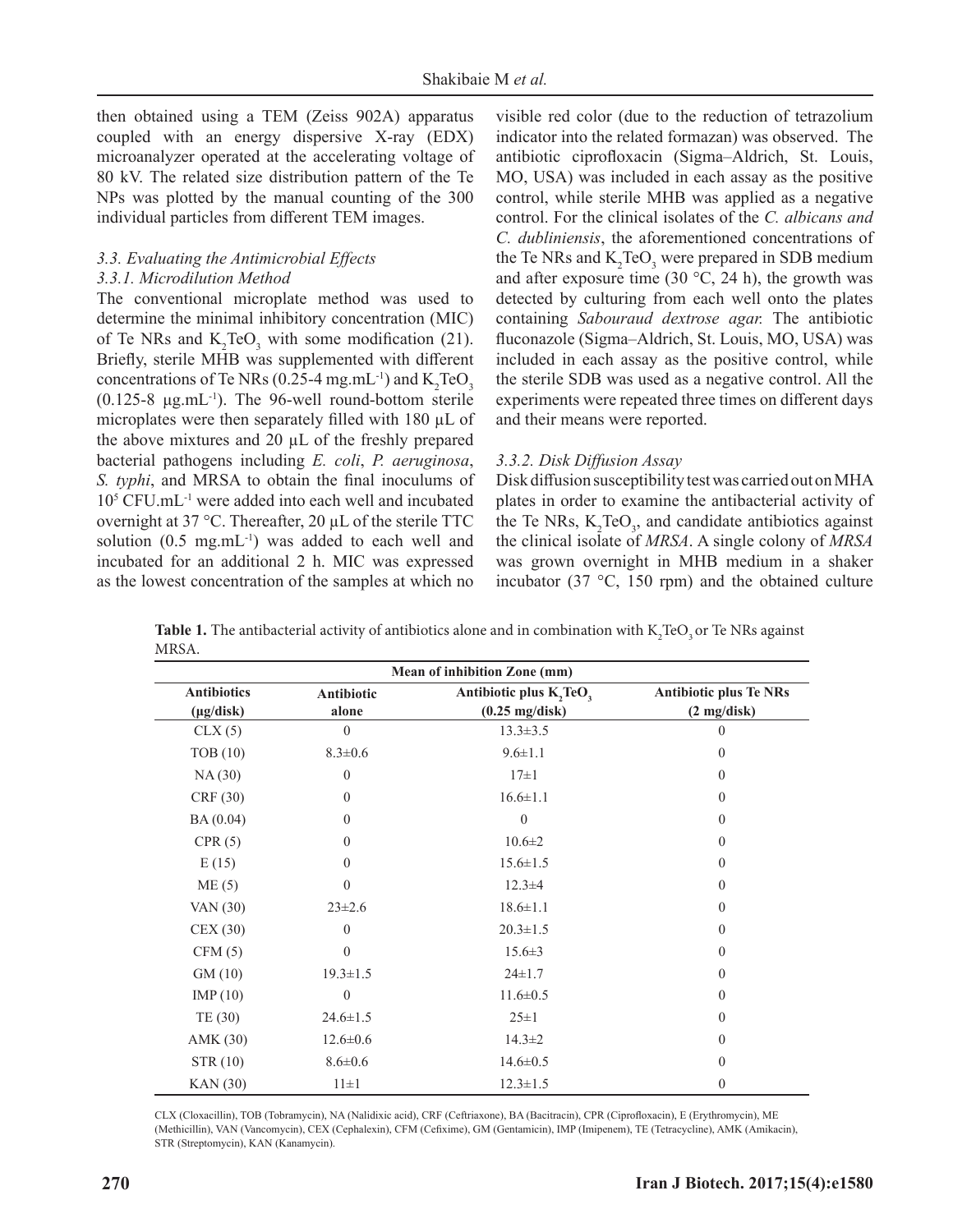was diluted to obtain the 0.5 McFarland standard with sterile normal saline followed by its application onto the surface of MHA plates using a swab to ensure the uniform distribution of MRSA. The standard antibiotic disks (Table 1), blank disks containing only Te NRs, or different concentration of  $K_2TeO_3$  (i.e., 0.031, 0.062, 0.125, 0.25, 0.5, 1, and 2 mg/disk), and antibiotic discs loaded with Te NRs  $(2 \text{ mg.mL}^{-1})$  or  $K_2$ TeO<sub>3</sub> (0.25 mg.mL<sup>-1</sup>) were then separately overlaid on the surface of the inoculated media followed by the overnight incubation at 37 °C and the inhibition zones were measured. The above-mentioned disk diffusion method was performed in triplicate and the mean of the measured inhibition zones was measured.

#### *3.4. Antioxidant Assay*

## *3.4.1. DPPH Scavenging Activity*

DPPH scavenging activity was investigated using the method previously described with some modifications (22). One milliliter of the Te NRs or  $K_2TeO_3$  at different concentrations (10-500 μg.mL<sup>-1</sup>) was mixed with 1 mL of the freshly prepared DPPH solution in the methanol (0.15 mM). Subsequently, methanol (3 mL) was added, the prepared mixture was maintained at room temperature in the dark for 30 min, and the absorbance was measured at 517 nm using a UV-visible double beam PC scanning spectrophotometer (UV-1800, Shimadzu CO, USA) (18). The negative control was designed by replacing the Te NRs or  $K_2$ TeO<sub>3</sub> stocks with deionized water. This experiment was also repeated for BHT as the positive controls at the same concentration. The percentage of DPPH scavenging activity was calculated as follow:

DPPH radical scavenging activity (%) =  $[1 - (A_a - A_b)$  $[A_c] \times 100$ 

Where  $A_{a}$  is the absorbance of the sample mixed with DPPH solution,  $A_b$  is the absorbance of the sample without DPPH solution, and  $A_c$  is the absorbance of the negative control solution. The required concentration for inhibiting 50% of DPPH  $(IC_{50})$  was then calculated by linear regression. Three independent replicates of the above-mentioned experiments were carried out and the mean of the obtained results was reported.

#### *3.4.2. Reducing Power Assay*

The reducing power of the Te NRs and  $K_2TeO_3$  was determined by applying the adapted method of Oyaizu  $(23)$ . Briefly, 1 mL from different concentrations of Te NRs or  $K_2$ TeO<sub>3</sub> (10 -1000  $\mu$ g.mL<sup>-1</sup>) was mixed with 0.5 mL of sodium phosphate buffer  $(0.2 M, pH 6.6)$  and  $0.5$ 

mL of potassium ferricyanide (30 mM) and the prepared mixture was incubated in a water bath (50 °C, 20 min). Thereafter, 2 mL of TCA solution (0.6 M) was added and the mixture was centrifuged (4,000 ×*g,* 10 min). Afterwards, 0.5 mL of the obtained supernatant was mixed with the deionized water (0.5 mL) in addition to 0.1 mL of  $FeCl<sub>3</sub>$  solution (6 mM) and the absorbance at 700 nm was recorded. The blank was prepared by replacing Te NRs or  $K_2TeO_3$  solution with deionized water. Similar experiments were repeated for BHT as the reference compound at the same concentration. These procedures were repeated three times on various days and the mean of the absorbance was employed to draw an appropriate curve.

## *3.5. Statistical Analysis*

The software SPSS 15 for Windows (SPSS Inc., Chicago) was used for the statistical analysis and the differences between the groups were determined using one-way analysis of variance (ANOVA). The *p*-values of less than 0.05 were considered as significant.

## **4. Results**

## 4.1. Production, Purification, and Characterization of *Te NRs*

The culture medium of *P. pseudoalcaligenes* strain Te exhibited a gradual change of the color toward black during 80 h incubation in the presence of  $K_2TeO_3$  (1 mM) which indicated the reduction of  $Te^{4}$  ions to  $Te^{0}$ nanoparticles (Fig. 1a). In order to confirm the probable pigment production which interferes with the tellurium ion reduction, similar cultivation in absence of  $Te^{+4}$  ions was performed. The obtained results (Fig. 1b) indicate that production of Te nanostructure; and not the pigment production, is responsible for such a color change. The applied three-phase partitioning system, as previously was used for the purification of biogenic Te NPs and Se NPs (20, 22) through the application of *n*-octanol, made us able to purify the biologically synthesized Te NRs in the present study. This was evident in Figure 2a, which shows the TEM image of the biogenic Te NRs,



**Figure 1.** Cultivation of *P. pseudoalcaligenes* strain Te in the; a) presence and b) absence of the  $Te^{+4}$  ions.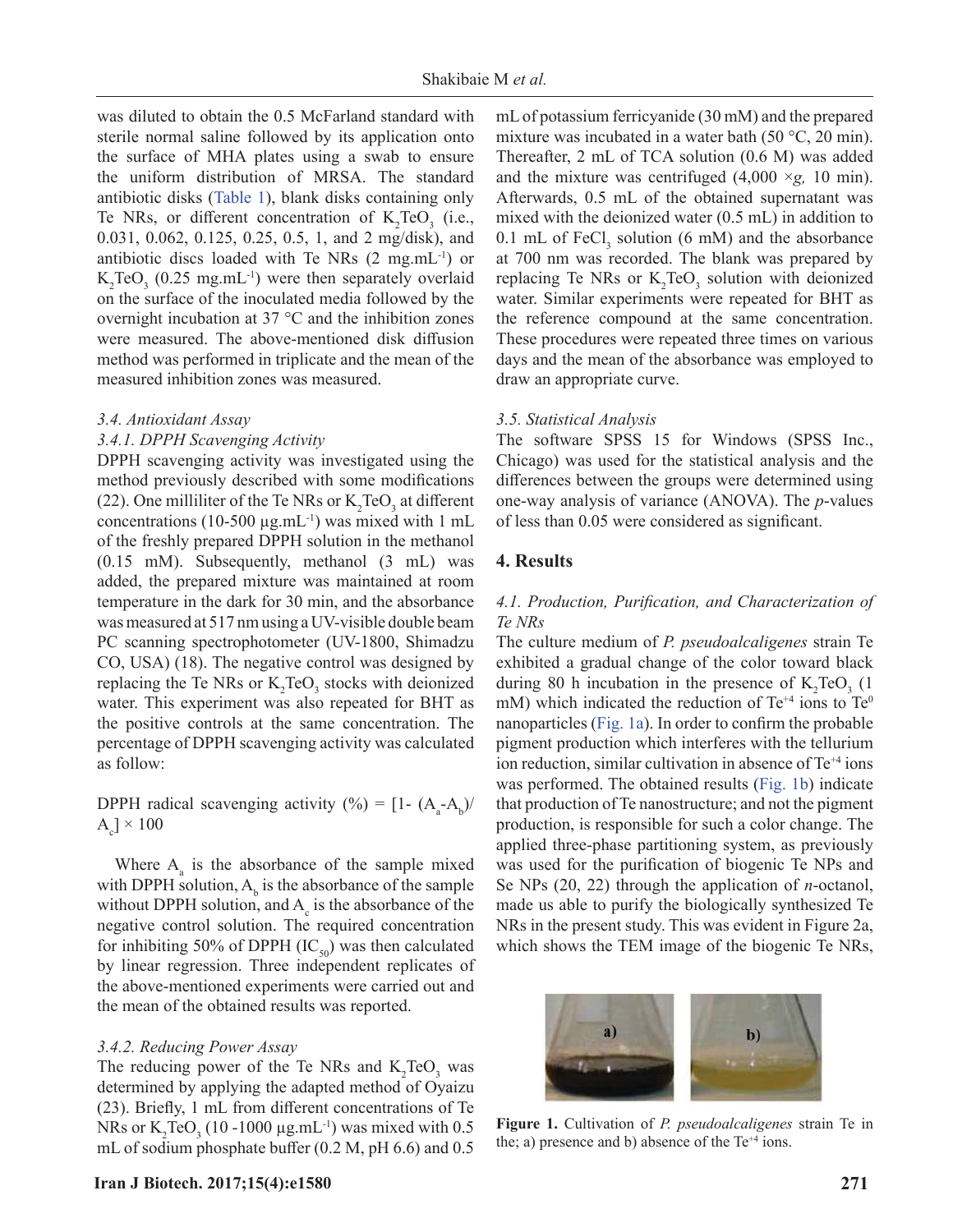

**Figure 2.** The transmission electron microscopy (TEM) image of the Te NRs (a) Te NRs rosettes (b), and the energy dispersive X-ray spectrum of the Te NRs (c) biosynthesized by *P. pseudoalcaligenes* strain Te.

representing rod-shape nanostructures with 185 nm in length by the less than 20 nm of the width (185 nm X 20 nm). Furthermore, larger rosettes composed of several Te NRs were observed (Fig. 2b). The occurrence of such rosettes in culture media of other tellurium resistant bacterial strains such as *B. selenitireducens* was previously reported to be due to the adherence of Te NRs to each other through electrostatic interaction (16). Furthermore, microanalysis of the purified Te NRs using EDX method represented the Te absorption peak at 3.72 keV (Fig. 2c) and the Cu peaks which originated from the TEM copper grid. The corresponding size distribution patterns of Te NRs measured from the manual counting of 300 individual particles from different TEM images has revealed that the nanoparticles were in the size range of 50-200 nm and the most frequent particles were in size range of 75-100 nm (Fig. 3).

Recently, Borghese *et al*. (17) have reported that the oxyanion of tellurite transformed into needle-like black Te NPs with the size range of 200-800 nm after 10 days of anaerobic incubation in the presence of *R. capsulatus*. Among the 123 tellurite-resistant bacteria isolated from the extreme environment of Antarctica, six Te NPs-producing strains (i.e., *Staphylococcus, Acinetobacter,* and *Pseudomonas genus*) were obtained which displayed about 35-500 fold resistance to tellurite compared to that of the tellurium-sensitive *E. coli* (5).



**Figure 3.** The particle size distribution pattern of the Te NRs as obtained by the manual counting of the 300 individual particles from different TEM images.

#### *4.2. Antimicrobial Activity of the Te NRs*

The serial dilution method was used to determine the MICs of the Te NRs and  $K_2TeO_3$  against different microbial pathogens. For *E. coli, P. aeruginosa*, *S. typhi, MRSA, C. albicans, and C. dubliniensis* treated with Te NRs, the MIC was found to be 1 mg.mL $^{-1}$ , 1 mg.mL<sup>-1</sup>, 4 mg.mL<sup>-1</sup>, 2 mg.mL<sup>-1</sup>, < 4 mg.mL<sup>-1</sup> and <4 mg.mL-1, respectively. However, in case of potassium tellurite MIC was determined to be  $0.125 \mu g.mL^{-1}$ , 16 μg.mL<sup>-1</sup>, 0.5 μg.mL<sup>-1</sup>, 32 μg.mL<sup>-1</sup>, 1024 μg.mL<sup>-1</sup>, and 512 μg.mL-1 for *E. coli, P. aeruginosa, S. typhi, MRSA, C. albicans, and C. dubliniensis,* respectively. For all tested bacteria treated with ciprofloxacin the MIC, was found to be <0.05 μg.mL-1. As well, for *C. albicans and C. dubliniensis* treated with fluconazole, the MIC was found to be 1024  $\mu$ g.mL<sup>-1</sup> and 512  $\mu$ g.mL<sup>-1</sup>, respectively. In this study, the antibacterial activity of the different antibiotics alone or in combination with a sub-inhibitory amount of Te NRs (2 mg/disk) or  $K_2$ TeO<sub>3</sub> (0.25 mg/disk) were also investigated by disk diffusion method against the clinical isolate of the *MRSA*. The disks containing only the sub-MIC amount of the Te NRs (0.031 mg/ disk to 2 mg/disk) did not exhibit any inhibition zones against the *MRSA* (Table 1). The measured inhibition zones for the disks containing 0.5 mg, 1 mg, and 2 mg of  $K_2TeO_3$  were 10.5 mm, 13.3 mm, and 16.7 mm, respectively (Table 1). For other disks containing 0.031 mg, 0.062 mg, 0.125 mg, and 0.25 mg of  $K_2TeO_3$  not a zone of inhibition was determined (Table 1). Among the tested antibiotics, only *tobramycin*, *vancomycin*, *gentamicin*, *tetracycline*, *amikacin*, *streptomycin,* and *kanamycin* were shown the antibacterial effects against the tested MRSA (Table 1).

For antibiotic disks containing  $K_2TeO_3$ , it seems that the presence of potassium tellurite has significantly increased the antibacterial effect of vancomycin,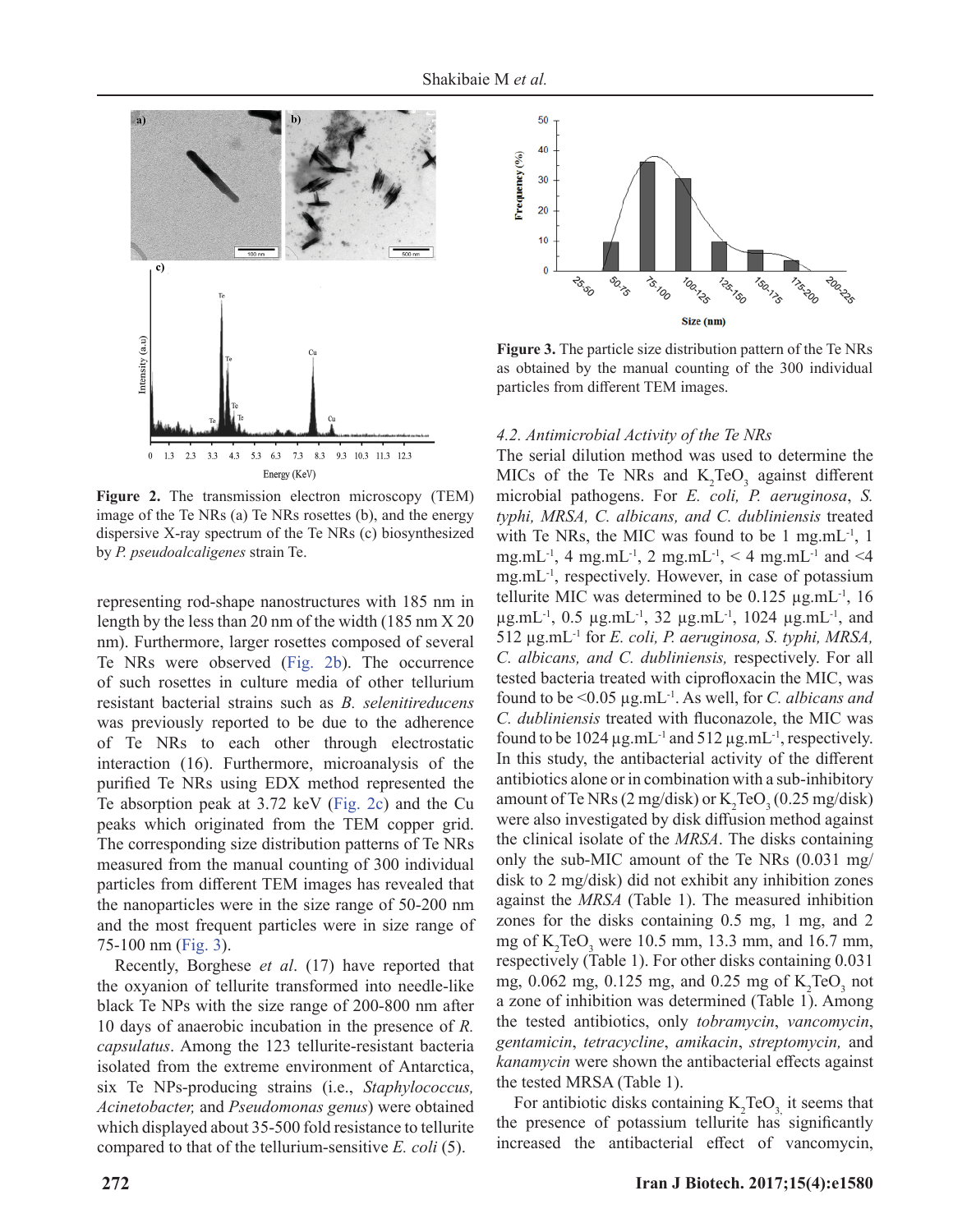

**Figure 4.** The antibacterial effect of the different antibiotics in combination with  $K_2TeO_3$  against MRSA.

gentamicin, and streptomycin against the tested MRSA  $(p<0.05)$  (Fig. 4). Furthermore,  $K_2TeO_3$  showed an antibacterial effect in combination with all the tested antibiotics except *bacitracin* against the tested MRSA (Fig. 4).

#### *4.3. Antioxidant Properties*

DPPH radical-scavenging activity of the Te NRs and  $K_2TeO_3$  through DPPH are illustrated in Figure 5a. As shown in all tested concentration of BHT the scavenging activity was significantly higher than the Te NRs and  $K_2TeO_3(p<0.05,$  Fig. 5a). The  $IC_{50}$  values of the BHT and biogenic Te NRs were found to be 12.45 μg.mL-1 and  $24.9 \mu g.mL^{-1}$ , respectively. However, in the case of

 $K_2$ TeO<sub>3,</sub> only 17.6±0.8 % scavenging effect was observed at  $160 \mu g.mL^{-1}$  of the concentration. By increasing the Te NRs concentration to 320 μg.mL<sup>-1</sup> and 640 μg.mL<sup>-1</sup>, the scavenging effect hasn't significantly increased when compared to the concentration of 160  $\mu$ g.mL<sup>-1</sup> (*p* > 0.05) (data not shown). The reduction of Fe (III) ions is regularly used as an indicator of electron-donating power (22). The reducing power of Te NRs,  $K_2TeO_3$  and BHT at different concentrations is shown in the Figure 5b. At the concentrations above  $80 \mu g.mL^{-1}$ , the reducing power of the Te NRs and  $K_2TeO_3$  was significantly lower than BHT ( $p$ <0.05). Moreover, the reducing power of Te NRs at the same concentration above the 320 μg.mL-1 was significantly higher than the  $K_2TeO_3(p<0.05)$ .



**Figure 5.** a) The scavenging effects and b) the reducing power of biogenic Te NRs and  $K_2TeO_3$  in comparison to the BHT as a standard control. Each value is represented as the mean  $\pm$  SD of the three independent experiments.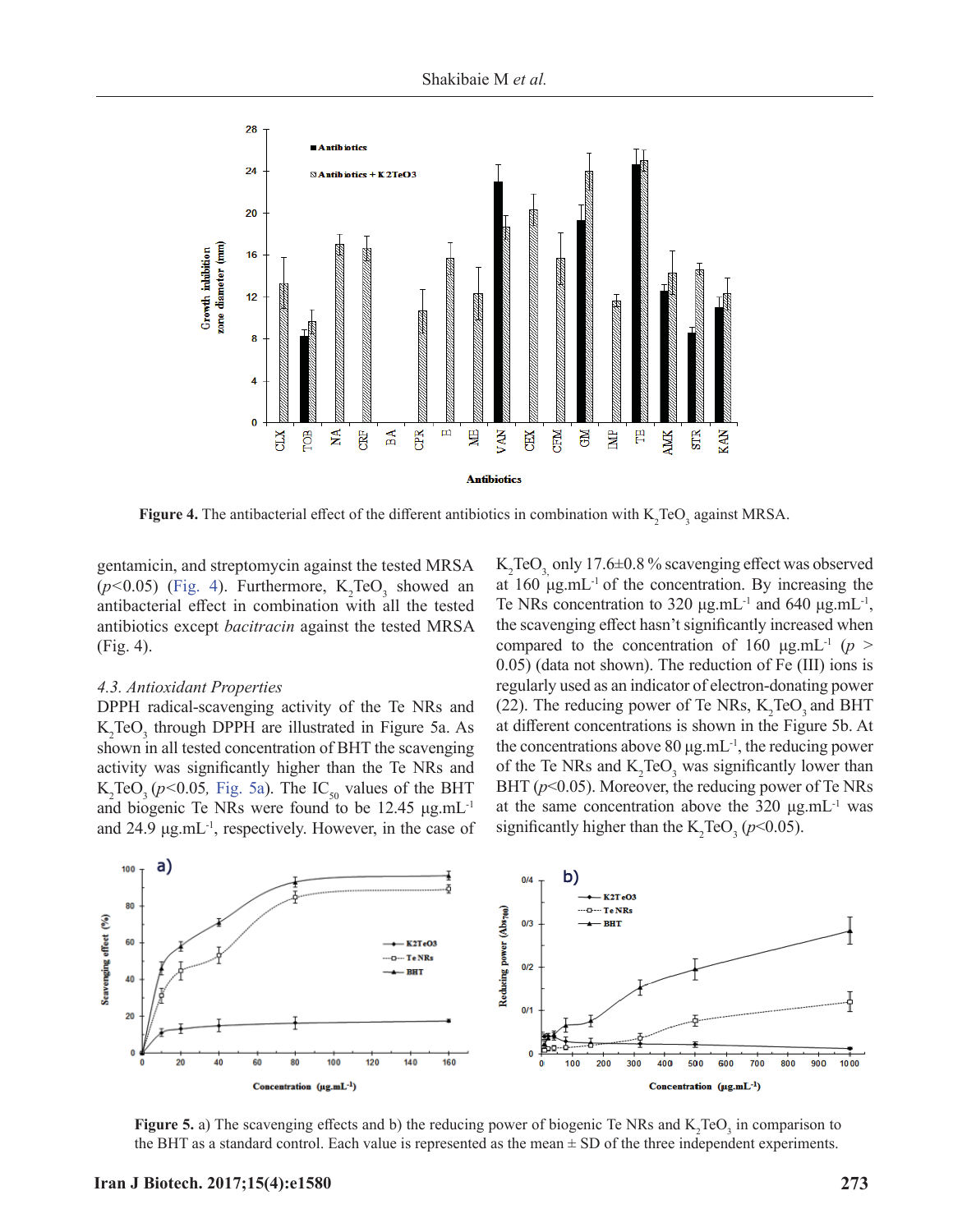## **5. Discussion**

In general, for the examined bacterial and fungal strains evaluated in the present study, the biogenic Te NRs represented lower a toxicity compared to that of  $K_2$ TeO<sub>3</sub> (p<0.05). Reviewing literature has revealed that following the microbial reduction of  $K_2TeO_3$  and other chalcogen oxyanions such as sodium selenite, the toxicity of the produced nanostructures will decrease. For example, in the study of Forootanfar *et al.* (20), the cytotoxic activity of the biogenic Te NPs on four cell lines including A549, HepG2, HT1080, and MCF-7 was evaluated and a higher  $IC_{50}$  value was found for Te NRs compared to  $TiO_3^2$ . Zare *et al.* (24) have investigated the antibacterial effect of Te NRs (180 nm  $\times$  20 nm) produced by the *Bacillus sp.* BZ against *Staphylococcus aureus* (MIC 250 μg.mL-1), *P. aeruginosa* (MIC 125 μg.mL-1)*, S. typhi* (MIC 125 μg.mL-1), and *K. pneumonia*  (MIC 125 μg.mL<sup>-1</sup>). Furthermore, they reported the presence of different functional group on the surface of Te NRs is related to the different compounds bound to the surface during the reduction process. Although, the Te NRs prepared by *P. pseudoalcaligenes* strain Te in the present study exhibited approximately the same size range with the produced Te NRs by Bacillus sp. BZ but they did not show any typical functional groups (20). It seems that the presence of such functional groups explain the lower MIC values of Te NRs produced by Bacillus sp. BZ in comparison to Te NRs prepared by *P. pseudoalcaligenes* strain Te. In another study, Zare *et al.* (25) have reported that the Te NRs can completely inhibit the growth of *C. albicans* at concentrations of  $\geq 2000$  μg.mL<sup>-1</sup> through inhibition of the squalene monooxygenase gene expression. In addition, Lin *et al.* (26) reported that different Te nanomaterials such as nanowires (20 nm diameter by 880 nm length), nanopencils (70 nm diameter by 440 nm length), nanorices (50 nm diameter by 130 nm length), and nanocubes (80 nm) which were prepared by the chemical reduction of tellurium dioxide by hydrazine represented a higher antibacterial activity against *E. coli* compared to Ag nanoparticles that are commonly used as antibacterial reagents. They also reported that the antibacterial effect of nanocubes and nanorices are approximately equal and their antibacterial effect is higher than nanopencils and nanowires (26). It seems that the higher size of Te nanomaterials, the lower antibacterial activity could be observed (26).

The use of antibiotics in combination with different compounds is an approach to overcome the problem of antibiotics resistance (27). Enhancing the antibacterial effect of the different antibiotics used in combination with silver or zinc oxide nanoparticles were previously reported (28, 29). In the present investigation, the disks containing antibiotics and Te NRs (2 mg/disk) did not show any antibacterial activity (Table 1). Thus, the Te NRs not only did not represent antibacterial effect against the tested MRSA but also inhibit the antibacterial activity of effective antibiotics in disk diffusion method. This might be ascribed to the solubility problem of the Te NRs which need for diffusion of this nanostructure through the culture media and exhibition of antibacterial effect. Molina-Quiroz *et al.* (30) have reported that potassium tellurite, which is more soluble than Te NPs and cefotaxime acted synergistically in sub-lethal concentrations against *E. coli* and the tellurite-mediated antibiotic-potentiating effect occurred especially with antibiotics disrupting the cell wall (such as ampicillin and cefotaxime) or protein synthesis (like tetracycline, chloramphenicol, and gentamicin). Adsorption of the antibiotics to the surface of *Te NRs* (due to their large surface-to-volume ratio) and as a result decreasing the diffusion efficiency might be another probable reason for such observation.

Results obtained through investigation on the antioxidant potentials of the Te NRs showed that at all the applied concentrations the percentage of radical scavenging for the Te NRs was significantly higher than  $K_2TeO_3$  (p < 0.05) (Fig. 5a). This effect might be attributed to the large surface area provided by the Te NRs which can easily react with DPPH radicals. Yunzhi *et al*. (31) reported that Te NPs (70 nm in width and 500 nm in length) prepared by the reduction of sodium tellurite using ascorbic acid in the sucrose solution were the dominating contributors to the radical scavenging activity of the Te NPs-sucrose solution and the antioxidant activity of insoluble Te NPs was higher than soluble sodium tellurite. It has been reported that tellurite toxicity results from its capacity to act as a strong oxidizing agent over a variety of cell components (32) and tellurite could exert its toxicity through intracellular compartment by the generation of reactive oxygen species (ROS) (33). Forootanfar *et al*. (22) have reported that other chalcogens such as Se<sup>+4</sup> ions which are soluble in aqueous media bestow a higher electrondonating activity than insoluble Se NPs. However, based on the obtained results of the present study it seems that in a concentration above  $320 \mu g.mL^{-1}$  the reducing power of soluble  $K_2TeO_3$  is significantly lower than insoluble biogenic Te NRs (*p*<0.05) (Fig. 5b).

## **6. Conclusions**

The obtained data for DPPH radical scavenging activity showed that antioxidant activity of the biogenic Te NRs (produced by *P. pseudoalcaligenes* strain Te) is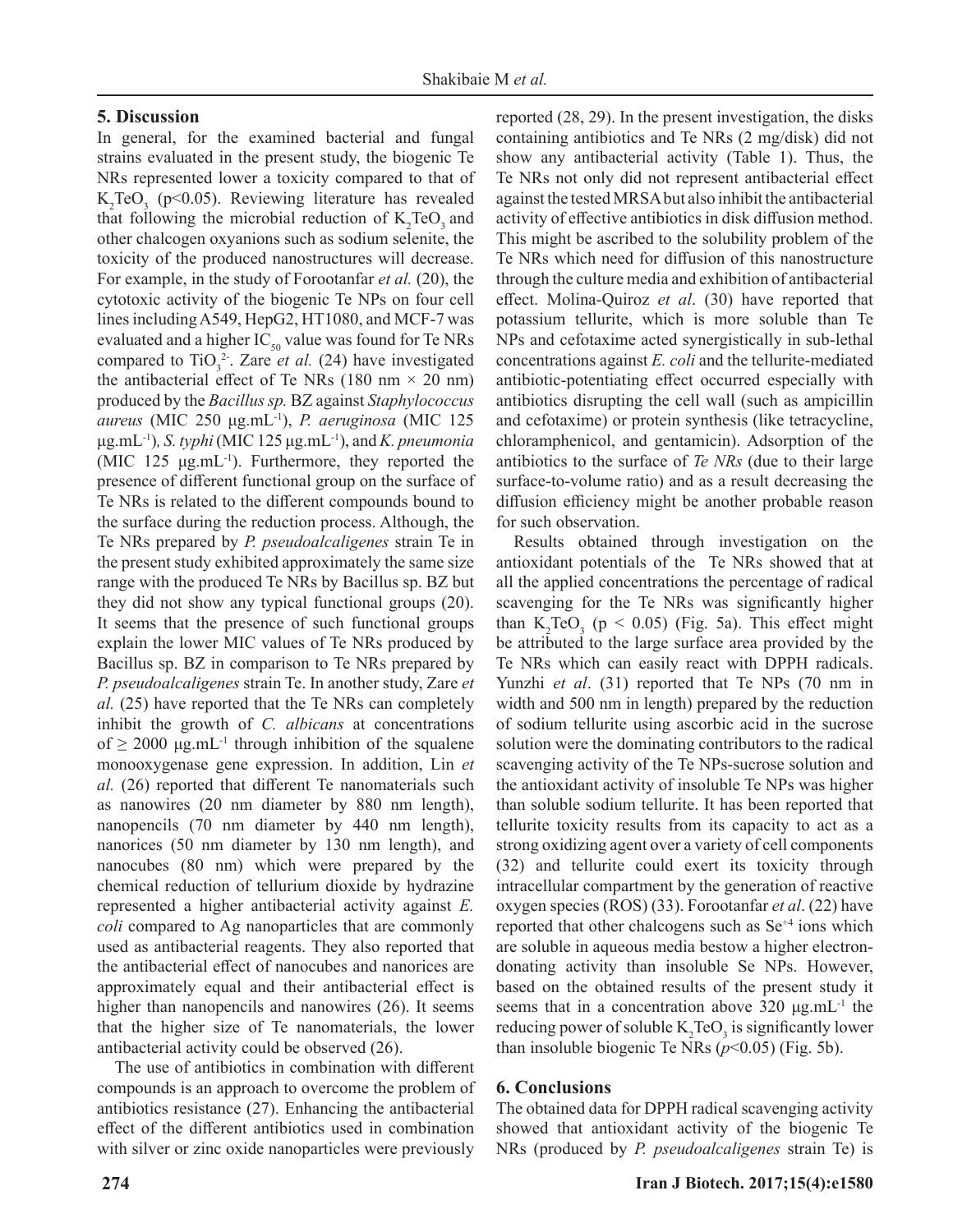significantly higher than  $K_2TeO_3$ . Furthermore, the reducing power of Te NRs was significantly higher than  $K_2TeO_3$  at the concentration above 320  $\mu$ g.mL<sup>-1</sup>. Based on the data obtained from both microdilution and disk diffusion method the  $K_2TeO_3$  exhibited a higher antimicrobial and antifungal activity than Te NRs. Te NRs didn't show an antibacterial effect against the tested MRSA and they inhibited the antibacterial activity of the effective antibiotics. However, further investigations are required in order to reveal the mechanism of action of the produced biogenic Te NRs.

#### **Acknowledgments**

This work was financially supported by grant number 94/387 from Deputy of Research, Kerman University of Medical Sciences (Kerman, Iran). We thank the Herbal and Traditional Medicines Research Center, Kerman University of Medical Sciences (Kerman, Iran) and Iranian Nanotechnology Initiative Council for their admirable participation in this study.

#### **References**

- 1. MohantyA, Liu Y, Yang L, Cao B. Extracellular biogenic nanomaterials inhibit pyoverdine production in *Pseudomonas aeruginosa*: a novel insight into impacts of metal(loid) s on environmental bacteria. *Appl Microbiol Biotechnol*. 2015;**99**(4):1957-1966. DOI: 10.1007/s00253-014-6097-5
- 2. Ba LA, Doring M, Jamier V, Claus Jacob C. Tellurium: an element with great biological potency and potential. *Org Biomol Chem*. 2010;**8**(19):4203-4216. DOI: 10.1039/c0Ob00086h
- 3. Cunha RLOR, Gouvea IE, Juliano L. A glimpse on biological activities of tellurium compounds. *An Acad Bras Ciênc*. 2009;**81**(3):393-407. DOI: 10.1590/S0001- 37652009000300006
- 4. Turner RJ, Borghese R, Zannoni D. Microbial processing of tellurium as a tool in biotechnology. *Biotechnol Adv.* 2012;**30**(5):954–963. DOI: 10.1016/j.biothechadv.2011.08018
- 5. Arenas FA, Pugin B, Henrı´quez NA, Arenas-Salinas MA, Dı´az-Va´squez WA, Pozo MF, Mun˜oz CA, Chasteen TG, Pe'rez-Donoso JM, Va'squez CC. Isolation, identification and characterization of highly telluriteresistant, telluritereducing bacteria from Antarctica. *Polar Sci*. 2014;**8**:40–52. DOI:10.1016/j.polar.2014.01.001
- 6. Narayanan KB, Sakthivel N. Biological synthesis of metal nanoparticles by microbes. *Adv Colloid Interface Sci*. 2010;**156**:1–13. DOI:10.1016/j.cis.2010.02.001
- 7. Rodrigues DMC, Ribeiro DSM, Frigerio C, Rodrigues SSM, Santos JLM, Prior JAV. Antioxidant capacity automatic assay based on inline photogenerated radical species from L-glutathione-capped CdTe quantum dots. *Talanta*. 2015;141:220–229. DOI:10.1016/j.talanta.2015.04.013
- 8. Fei X, Sun W, Cao L, Jiao X, Lin D, Jia G. Design and preparation of quantum dots fluorescent probes for in situ identification of *Microthrix parvicella* in bulking sludge. *Appl Microbiol Biotechnol*. 2015;**100**(2):961–968. DOI: 10.1007/ s00253-015-7015-1
- 9. Kim C, Kim DH, Han YS, Chung JS, Park SH, Park S, Kim

H. Development of bismuth tellurium selenide nanoparticles for thermoelectric applications via a chemical synthetic process. *Mat Res Bull*. 2011;**46**(3):407–412. DOI: 10.1016/j. materresbull.2010.12.004

- 10. Wan B, Hu C , Liu H, Xiong Y, Li F, Xi Y, He X. Growth of PbTe nanorods controlled by polymerized tellurium anions and metal (II) amides via composite-hydroxide-mediated approach. *Mat Res Bull*. 2009;**44**(9):846–1849. DOI: DOI: 10.1016/j. materresbull.2009.05.016
- 11. Xi G, Peng Y, Yu W, Qian Y. Synthesis, characterization, and growth mechanism of tellurium nanotubes. *Cryst Growth Des*. 2005;5(1):325–328. DOI: 10.1021/cg049867p
- 12. Panahi-Kalamuei M, Mousavi-Kamazani M, Salavati-Niasari M. Self-assembly of nanoparticles to form tree-like tellurium nanostructures using novel starting reagents. *Mater Lett*. 2014;136:218–221. DOI:10.1016/j.matlet.2014.08.069
- 13. Bhattacharya D, Gupta RK. Nanothechnology and potential of microorganisms. *Crit Rev Biotechnol*. 2005;25(4):199–204. DOI:10.1080/07388550500361994
- 14. Park TJ, Lee KG, Lee SY. Advances in microbial biosynthesis of metal nanoparticles. *Appl Microbiol Biotechnol*. 2016;**100**(2):521–534. DOI:10.1007/s00253-015-6904-7
- 15. Borsetti F, Borghese R, Francia F, Randi MR, Fedi S, Zannoni D. Reduction of potassium tellurite to elemental tellurium and its effect on the plasma membrane redox components of the facultative phototroph *Rhodobacter capsulatus*. *Protoplasma*. 2003;**221**(1-2):152–161.
- 16. Baesman SM, Bullen TD, Dewald J, Zhang D, Curran S, Islam FS, Beveridge TJ, Oremland RS. Formation of tellurium nanocrystals during anaerobic growth of bacteria that use Te oxyanions as respiratory electron acceptors. *Appl Environ Microbiol*. 2007;**73**(3):2135–2143. DOI**:** 10.1128/AEM.02558- 06
- 17. Borghese R, Brucale M, Fortunato G, Lanzi M, Mezzi A, Valle F, Cavallini M, Zannoni D. Extracellular production of tellurium nanoparticles by the photosynthetic bacterium *Rhodobacter capsulatus*. *J Hazard Mater* 2016;**309**:202–209.DOI: 10.1016/j. jhazmat.2016.02.011
- 18. Chen Z, Lv J, Chen F, Lin L. Studies on telluric hyaluronic acid (TeHA): A novel antioxidant. *J Mol Catal B*. 2008;**55**(3-4):99– 103. DOI:10.1016/j.molcatb.2008.02.003
- 19. Srivastava P, Nikhil EVR, Bragança JM, Kowshik M. Anti-bacterial Te NPs biosynthesized by haloarcheaon *Halococcus salifodinae* BK3. *Extremophiles*. 2015;**19**(4):875– 884. DOI: 10.1007/s00792-015-0767-9
- 20. Forootanfar H, Amirpour-Rostami S, Jafari M, Forootanfar A, Yousefizadeh Z, Shakibaie M. Microbial-assisted synthesis and evaluation the cytotoxic effect of tellurium nanorods. Mater Sci *Eng C*. 2015;**49**:183–189. DOI: 10.1016/j.msec.2014.12.078
- 21. Eloff JN. A sensitive and quick microplate method to determine the minimal inhibitory concentration of plant extracts for bacteria. *Planta Med*. 1998;**64**(8):711–713. DOI: 10.1055/s-2006-957563
- 22. Forootanfar H, Adeli-Sardou M, Nikkhoo M, Mehrabani M, Amir-Heidari B, Shahverdi AR, Shakibaie M. Antioxidant and cytotoxic effect of biologically synthesized selenium nanoparticles in comparison to selenium dioxide. *J Trace Elem Med Biol*. 2014;**28**(1):75–79. DOI: 10.1016/j.jtemb.2013.07.005
- 23. Oyaizu M. Studies on products of browning reactions: antioxidative activities of products of browning reaction prepared from glucosamine. *Jpn J Nutr*.1986;**44**:307–315. DOI: